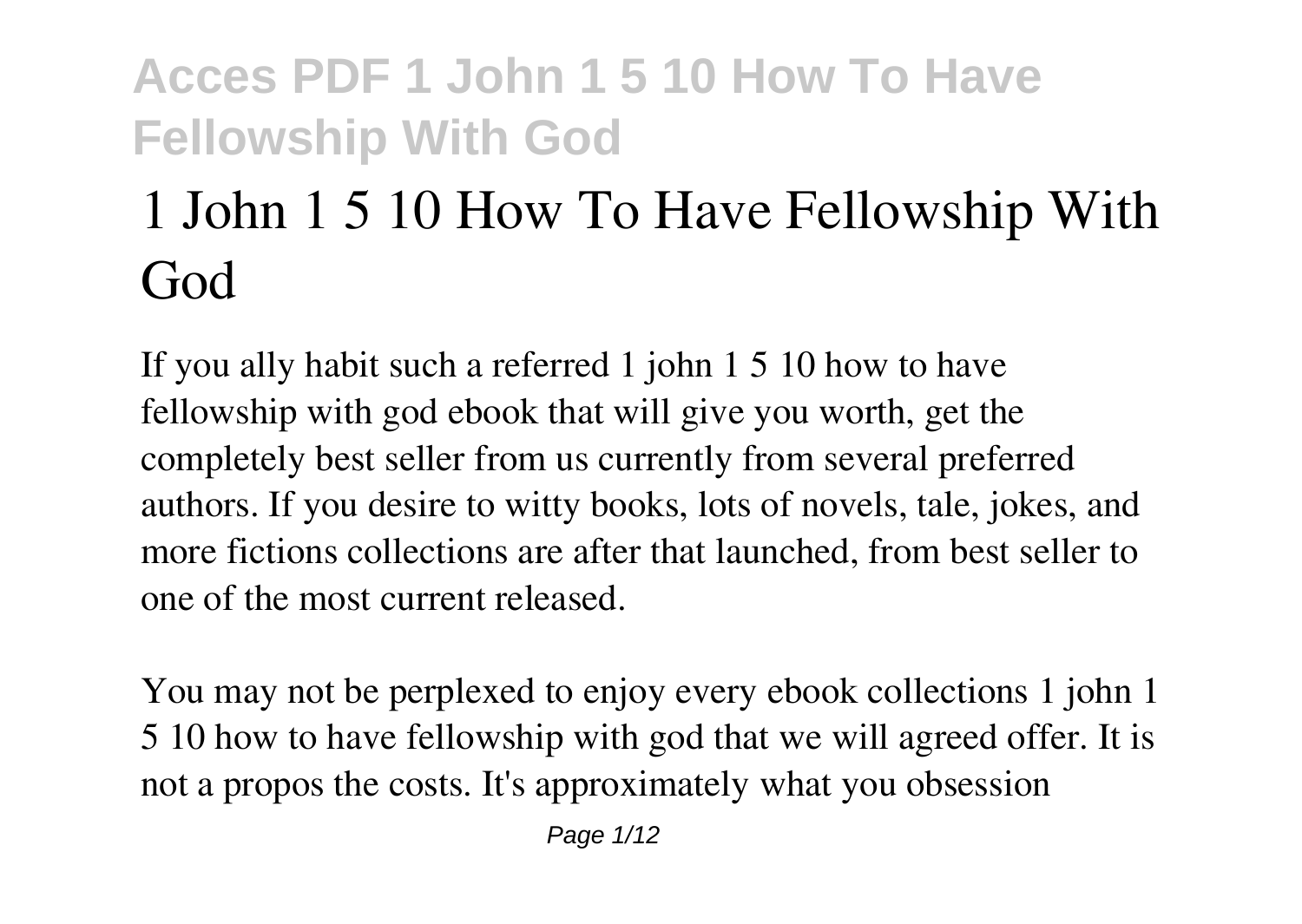currently. This 1 john 1 5 10 how to have fellowship with god, as one of the most energetic sellers here will no question be in the course of the best options to review.

**1 John 1:5 -10** 1 John 1:5–10 // How Do I Walk in the Light? *\"Walking in the Light\" - 1 John 1:5-10 - Thomas Slager* 1 John 1:5010 // Fake Christians Walk in Darkness 4 John 1:5-10 \"Inconsistencies\" **Overview: 1-3 John** *Paul Washer | 1John 1 | University Lectures One Hour. One Book: 1 John*

1 John 1:8-10, The Reality of Sin

Verse by Verse - 1 John 1:1-101 John in 5 minutes! *1 John 1:5-10 Verse-by-Verse Bible Study with Jerry McAnulty* **Willful sin, Salvation, and Repentance | Andrew Farley** *62 1 John 01 - J Vernon Mcgee - Thru the Bible 1 John* 1 John Chapter 1 Summary and Page 2/12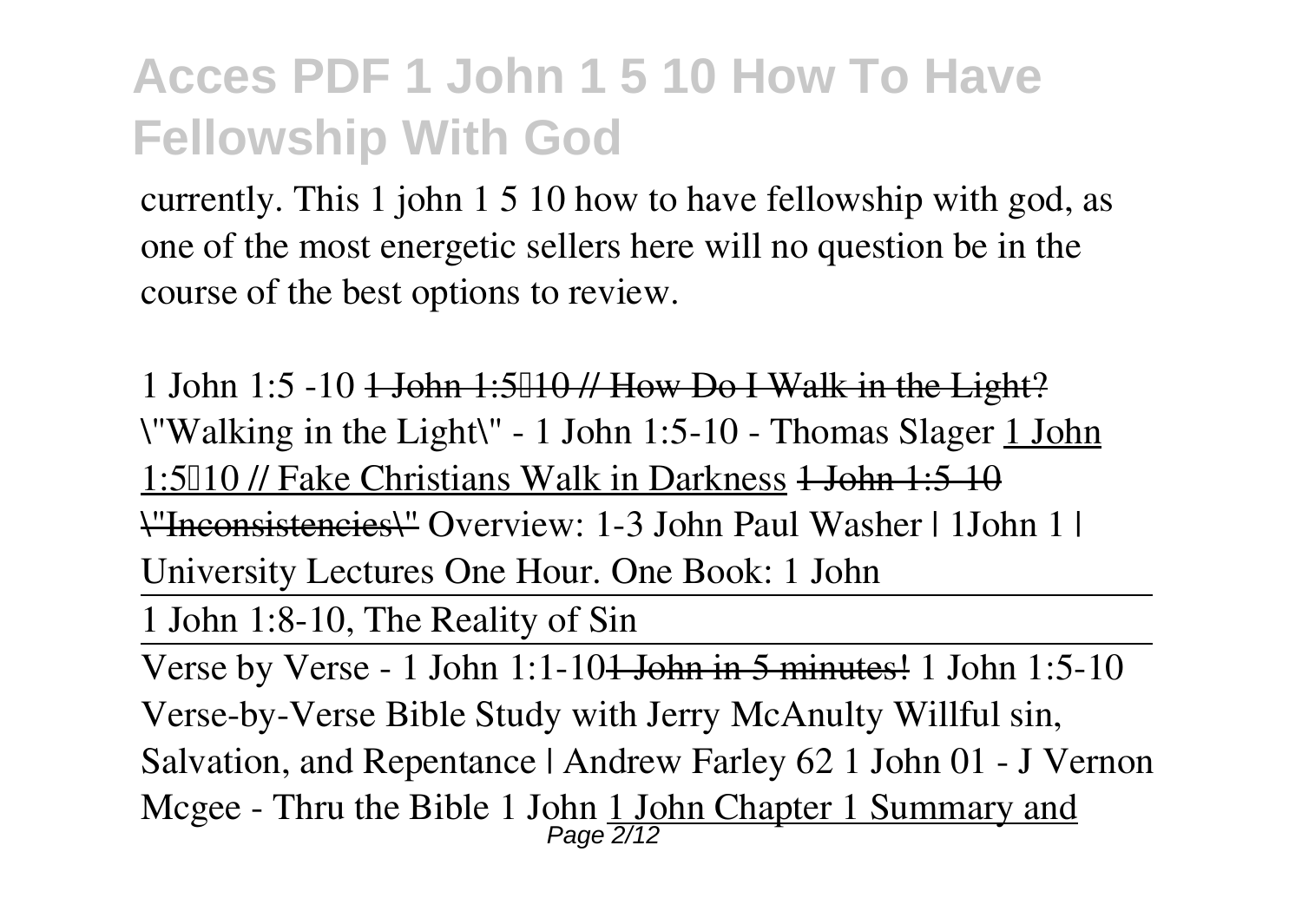What God Wants From Us *1st 2nd and 3rd John NKJV Audio Bible john 1:1-5* **Sick of Singleness and Satisfied in Christ // Ask Pastor John** *Prepared Prayers, Impromptu Prayers, Sloppy Prayers // Ask Pastor John* 62 1 John 5 - Pastor Chuck Smith - C2000 Series 62 1 John 1-2:11 - Pastor Chuck Smith - C2000 Series 1 John 1-5 - The Bible from 30,000 Feet - Skip Heitzig - Flight 1JOH1 Overview: John Ch. 1-12 1 John 1 [Daily Bible Study] 1 John 1:9 | Andrew Farley *Watch Your Walk // 1 John 1:7 Destination: 1 John | Skip Heitzig 1 John 1 - Jon Courson* 1 John 1:5-7, Real Fellowship 1 John 1 5 10

5 This is the message we have heard(A)from him and declare to you: God is light;(B)in him there is no darkness at all.6 If we claim to have fellowship with him and yet walk in the darkness,(C)we lie and do not live out the truth.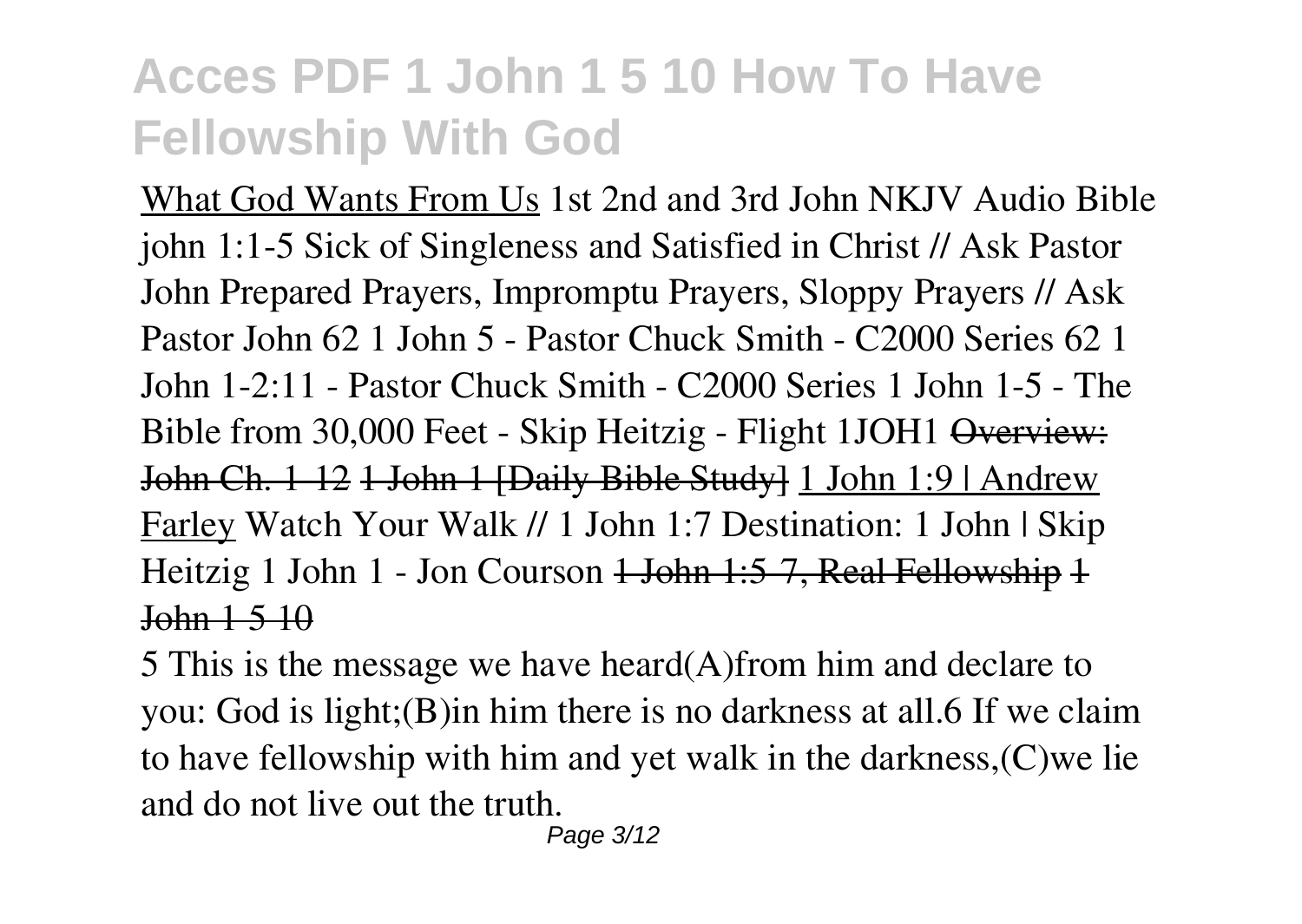1 John 1:5-10 - Light and Darkness, Sin and Forgiveness ... 1 John 1:5-10 New Revised Standard Version (NRSV) God Is Light. 5 This is the message we have heard from him and proclaim to you, that God is light and in him there is no darkness at all.

1 john 1:5-10 NRSV God Is Light This is the message we ... 5 This is the message we heard from Jesus[a]and now declare to you: God is light, and there is no darkness in him at all.6 So we are lying if we say we have fellowship with God but go on living in spiritual darkness; we are not practicing the truth.7 But if we are living in the light, as God is in the light, then we have fellowship with each other, and the blood of Jesus, his Son, cleanses us from all sin.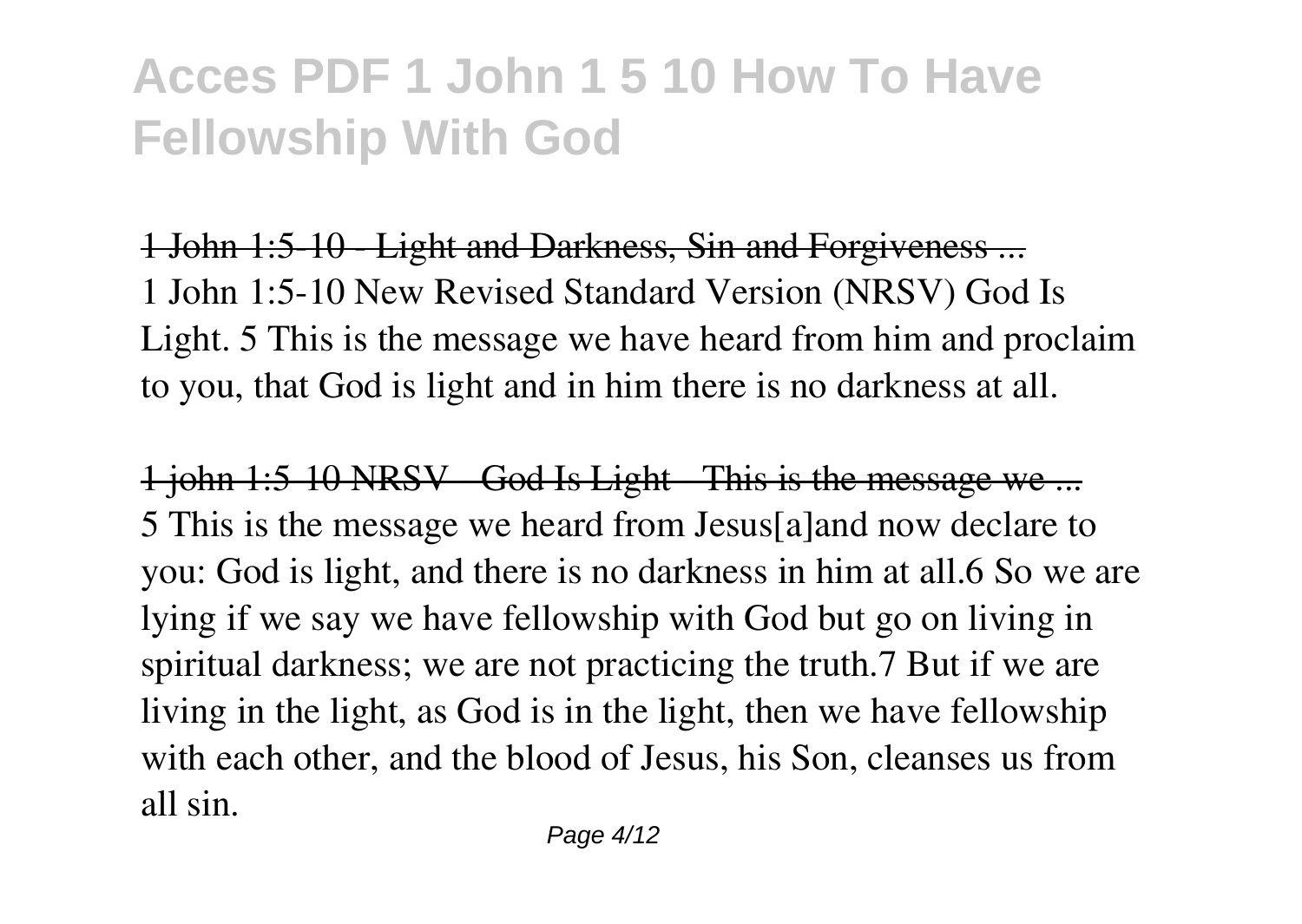#### 1 John 1:5 10 NLT - Living in the Light - This is the ...

There are three views: 1) sin nature vs. acts of sin; 2) both are identical  $\mathbb I$  claims to have never sinned; 3) claim in 1:8 denies a person is guilty for committing sin, while in v.10 the claim is that no sin has been committed since conversion.

#### 1 John 1:5-10 | Preaching Source

1 John 1:5-10 - NIV: This is the message we have heard from him and declare to you: God is light; in him there is no darkness at all. If we claim to have fellowship with him and yet walk in the darkness, we lie and do not live out the truth.

 $1:5$  10 NIV Bible This is the message we ha Page 5/12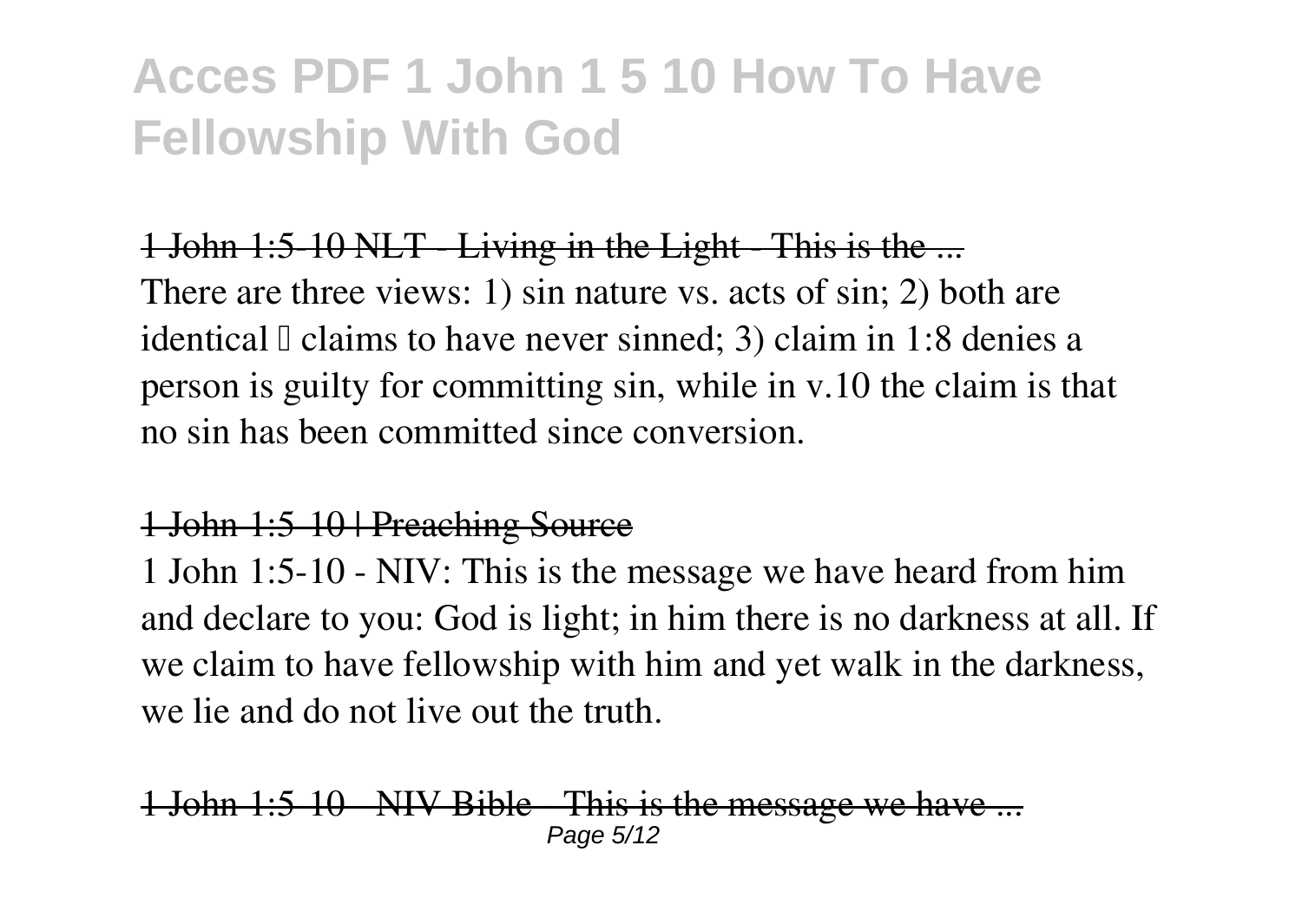1 John 1:5-10 New American Standard Bible (NASB)

1 John 1:5 10 NASB God Is Light This is the message we ... In 1 John 1:5-10, he sets before us the vision of God as being absolute light, a light far greater and purer than that golden sun above. And in so doing he wants his readers (you and me) to experience and recognize the blackness that is all around us and within us, the blackness of sin, this great darkness that is only exposed, can only be seen, once we have gazed intently upon the perfect light of God.

#### 1 John 1 (5-10) Faithlife Sermons

1 John 1.5-10. Speaker: Jamie Brennan July 16, 2017 in Guest Speaker No Comments 633. LISTEN. DOWNLOAD. 1 John Page 6/12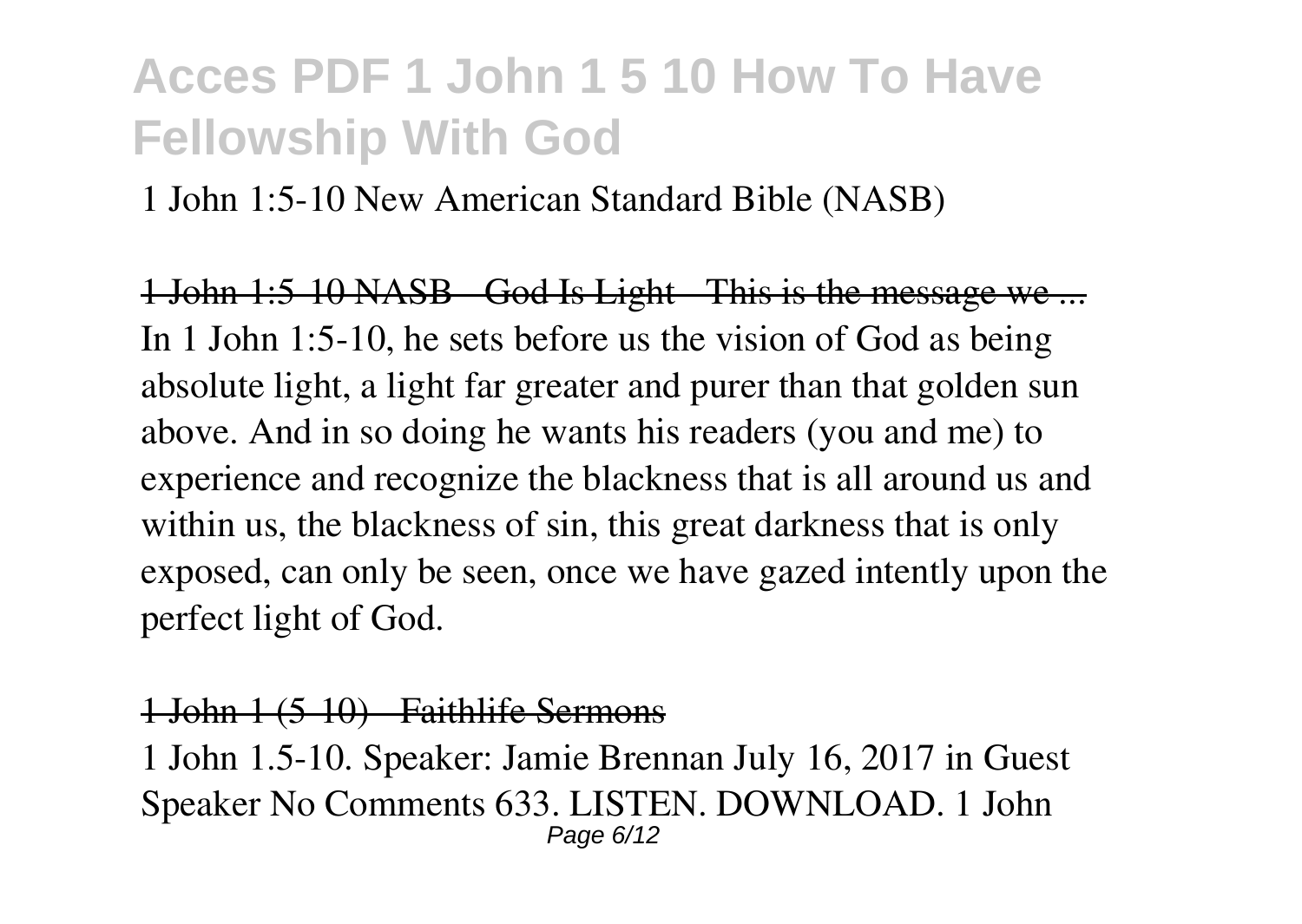1.5-10. Related. Share. 1 John Darkness Gospel Light Salvation Walking. Jamie Brennan. Recent Sermons. Easter Sunday I 12th April 2020. April 16, 2020. Good Friday I 10th April 2020...

#### 1 John 1.5-10 – Ballynahinch Baptist Church

1 John 1:5-10: Light the Nature and Dwelling Place of God: R. S. Candlish,D. D. 1 John 1:5-10: Message from Christ Brought to Bear on Fellowship with God: R. Finlayson : 1 John 1:5-10: No Darkness in God: A. R. Fausset, M. A. 1 John 1:5-10: No Substitute for Light: 1 John 1:5-10: The Child of Light Walking in Light: C. H. Spurgeon. 1 John 1:5-10: The Clergy God's Messengers: E. Blencowe, M. A. 1 John 1:5-10

John 1:5 Sermons: This is the message which we have Page 7/12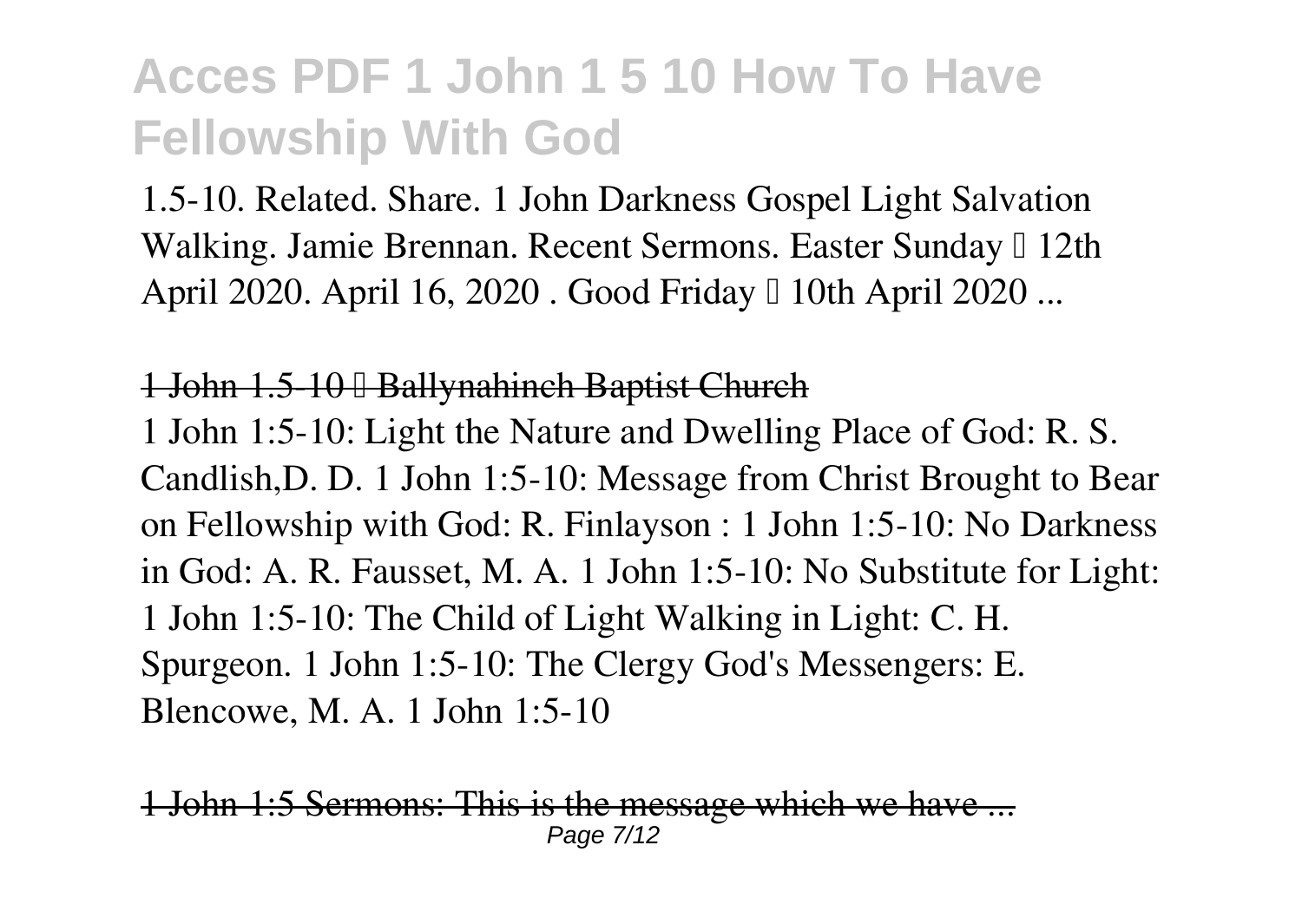1:5-10 A message from the Lord Jesus, the Word of life, the eternal Word, we should all gladly receive. The great God should be represented to this dark world, as pure and perfect light. As this is the nature of God, his doctrines and precepts must be such.

1 John 1:5 Commentaries: This is the message we have heard ... 1 John 1:5-10: Consummation in Christ; Vision; Sanctification; Proclamation: Witness; Personal Petition; National Life; Mission/Sending; Mercy of God; Holy Spirit; Grace; Freedom; Epiphany; Word of God: SHINE, JESUS, SHINE »

#### Hymns for 1 John 1 | Hymnary.org

1 John 1:5-10 (ESV) This is the message we have heard from him and proclaim to you, that God is light, and in him is no darkness at Page 8/12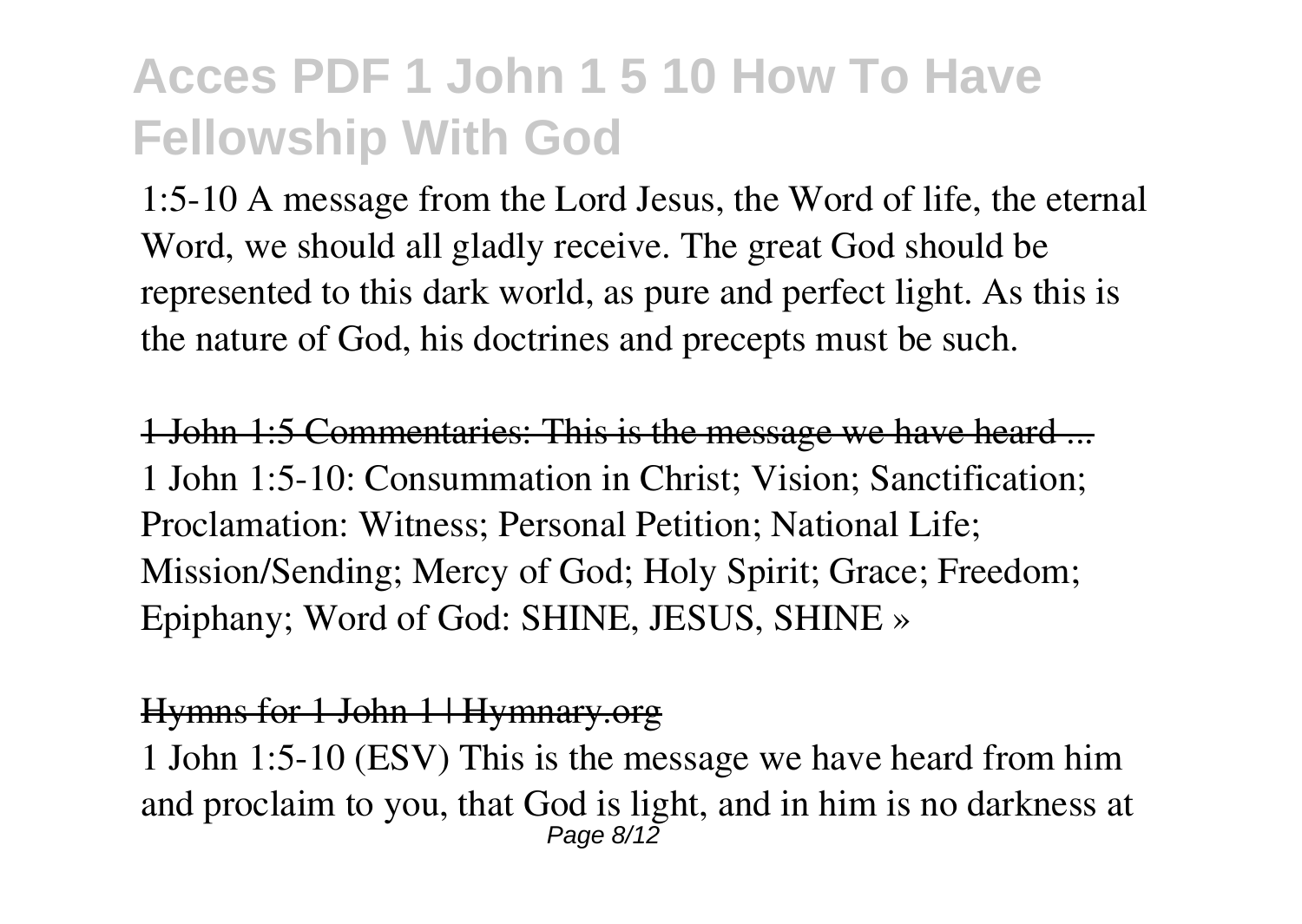all. [6] If we say we have fellowship with him while we walk in darkness, we lie and do not practice the truth.

#### 1 John 1:5-10 Hope Community Church

1 John 5:10, NASB: "The one who believes in the Son of God has the testimony in himself; the one who does not believe God has made Him a liar, because he has not believed in the testimony that God has given concerning His Son." 1 John 5:10, NLT: "All who believe in the Son of God know in their hearts that this testimony is true. Those who don't believe this are actually calling God a liar because they don't believe what God has testified about his Son."

#### What does 1 John 5:10 mean? RibleRef.com

1 John 1:5-10 Oil Lamp Two battleships assigned to the training Page 9/12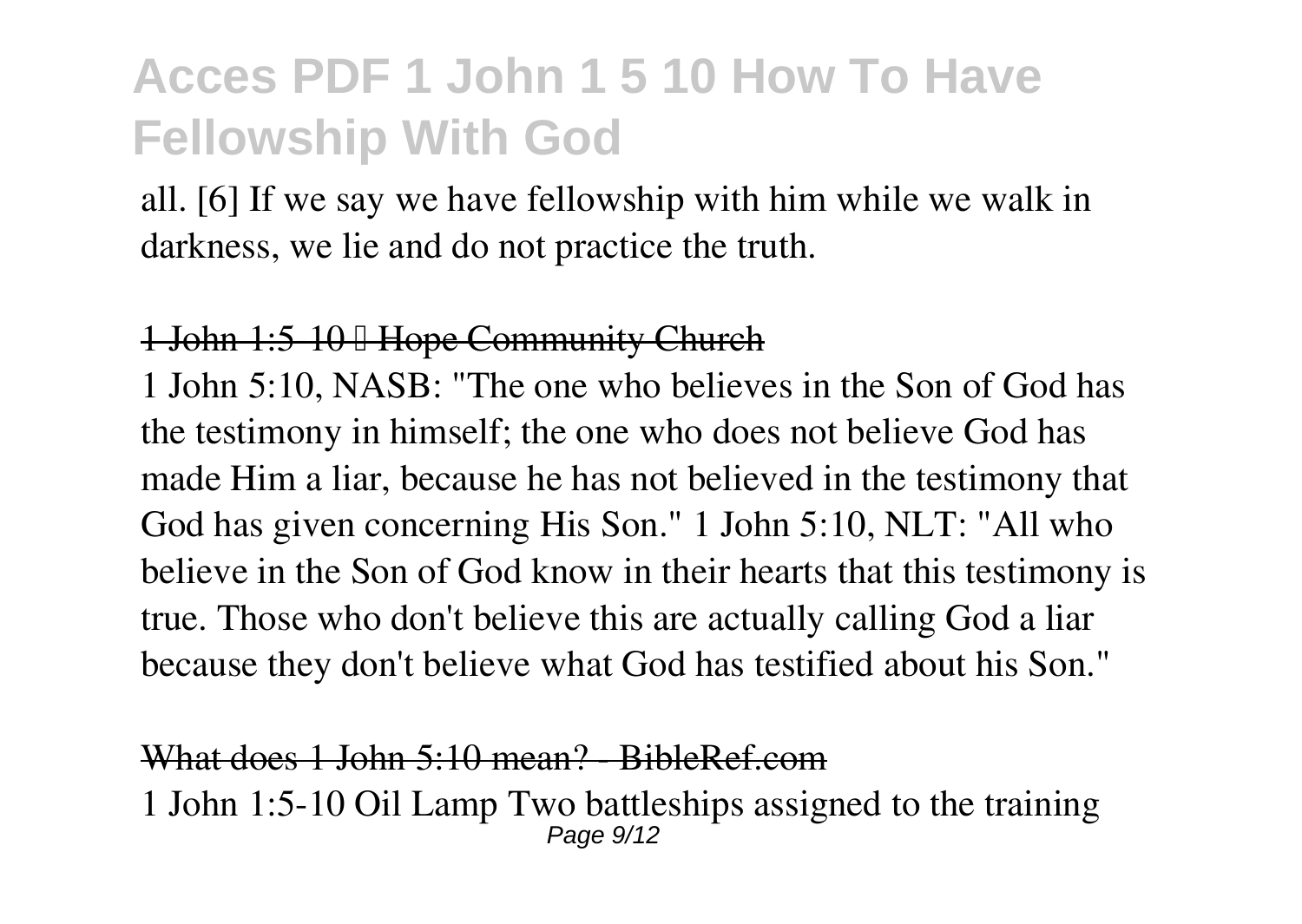squadron had been at sea on maneuvers in heavy weather off the California coast for several days. As night fell, the captain noticed the patchy fog and decided to remain on the bridge. Shortly after dark, the lookout on the wing of the bridge.

#### 1 John 5.1-10 - Faithlife Sermons

International Standard Version The person who believes in the Son of God believes this testimony personally. The person who does not believe God has made him a liar by not believing the testimony that he has given about his Son.

#### 1 John 5:10 Interlinear: He who is believing in the Son of ...

1 John 1:5-10 "This is the message we have heard from him and proclaim to you, that God is light, and in him is no darkness at all. If Page 10/12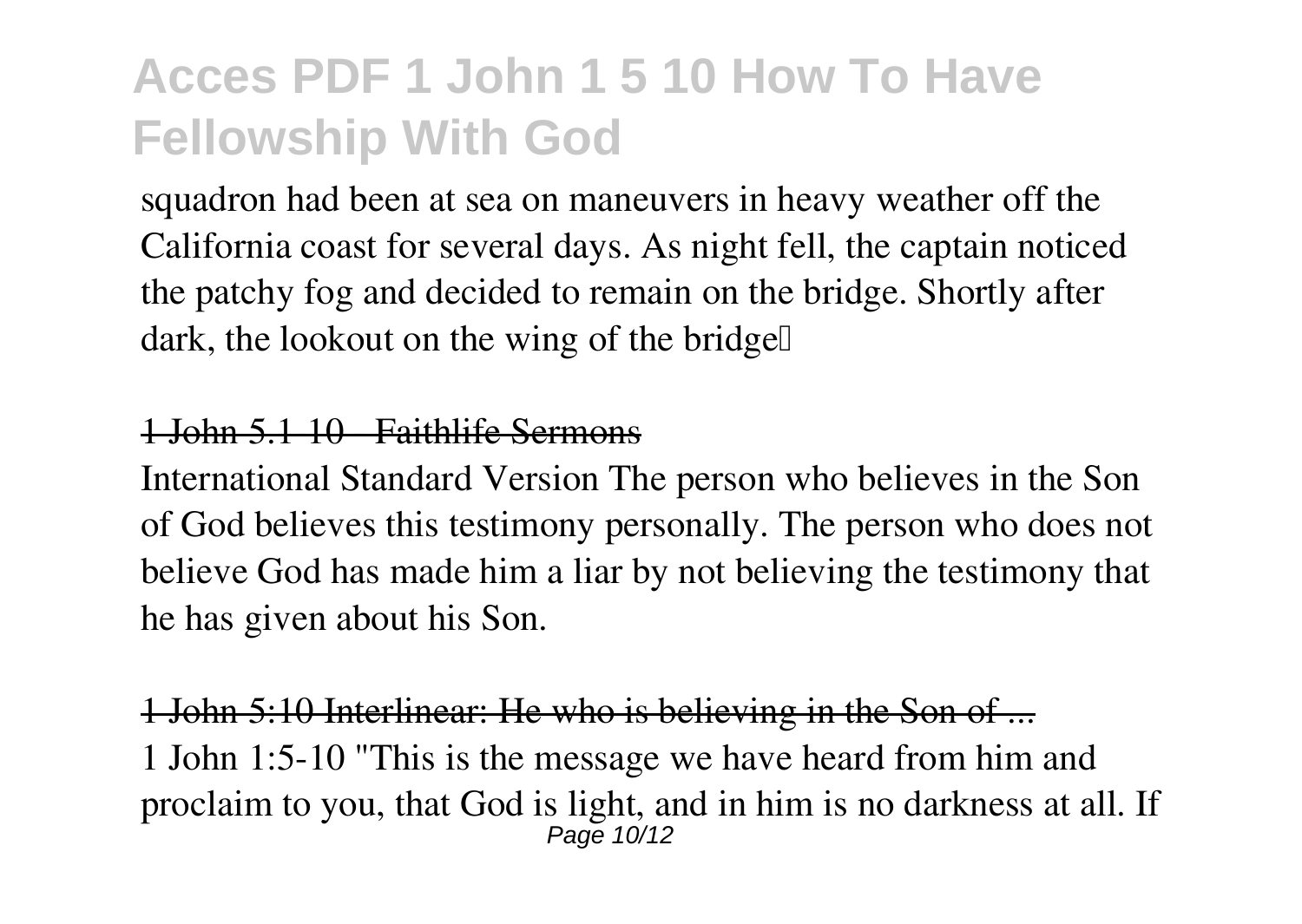we say we have fellowship with him while we walk in darkness, we lie and do not practice the truth.

### Reflection / Devotion / Commentary: 1 John 1:5-10 1 John 1:5-10. Thomas Duell. Sermon I Submitted a year ago

### 1 John 1:5-10 - Faithlife Sermons

First John 1:5010 opens the main topic of John0s letter. God is entirely goodness and truth, and those who follow God cannot also follow evil and falsehood. John offers a pattern of  $\overline{\text{lift}}$  statements, comparing each to the truth. In particular, John mentions those who claim to be entirely free from sin, or to have never sinned.